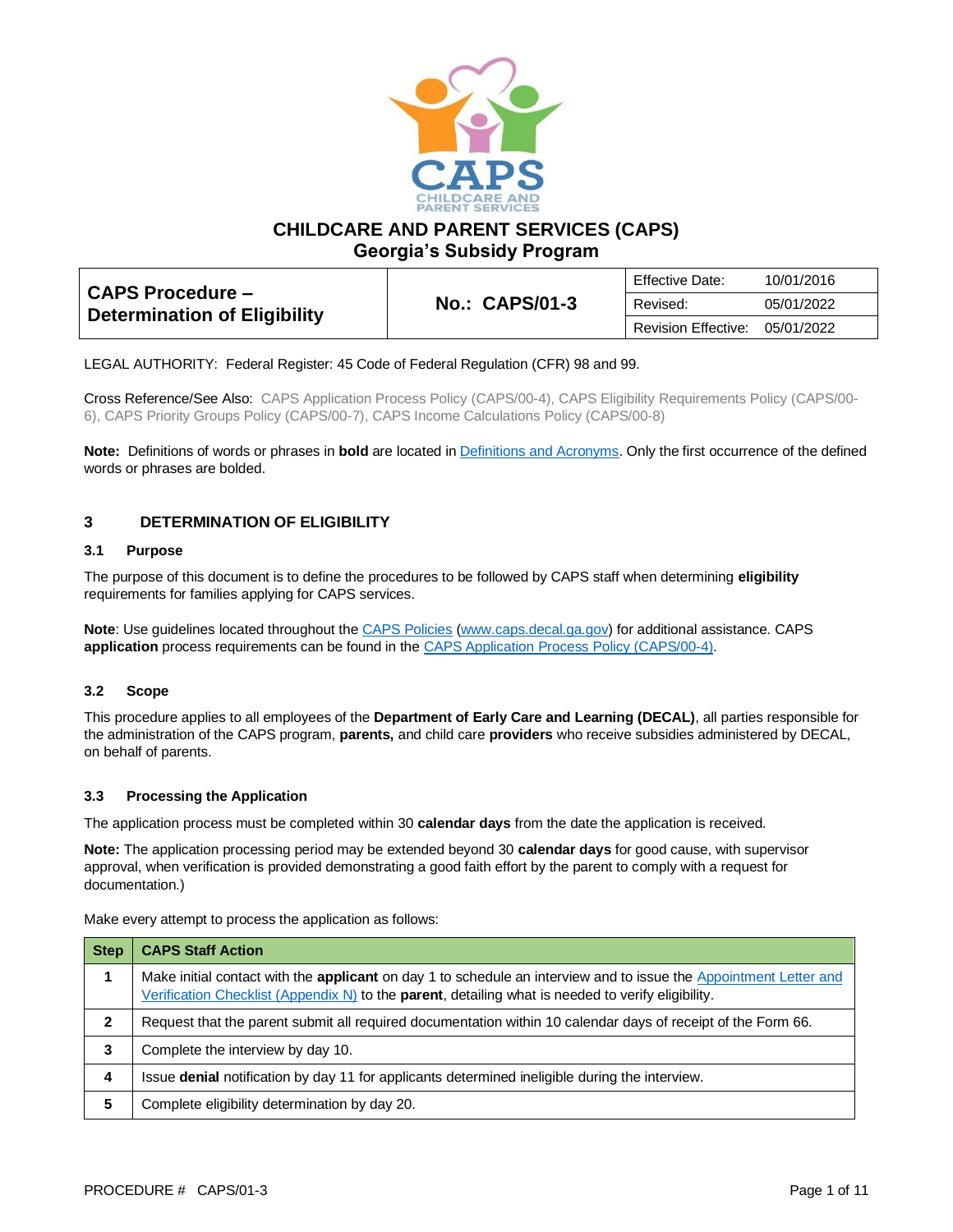| CAPS Procedure –<br><b>Determination of Eligibility</b> | <b>No.: CAPS/01-3</b> | <b>Effective Date:</b>     | 10/01/2016 |
|---------------------------------------------------------|-----------------------|----------------------------|------------|
|                                                         |                       | Revised:                   | 05/01/2022 |
|                                                         |                       | <b>Revision Effective:</b> | 05/01/2022 |

| Step   CAPS Staff Action                                                      |
|-------------------------------------------------------------------------------|
| Forward eligibility disposition by day 21 for applicants determined eligible. |

### **3.4 CAPS Interview**

The purpose of the interview is to (1) determine if the family meets eligibility for a priority group, using guidelines located in the [CAPS Priority Groups](https://caps.decal.ga.gov/assets/downloads/CAPS/07-CAPS_Policy-Priority%20Groups.pdf) Policy (CAPS/00-7); and (2) ensure that all aspects of the family's circumstances have been recorded; and (3) ensure that all needed verification documents have been received. Interviews should be completed by the 10<sup>th</sup> day after the application has been received but may occur at any time during the 30-day application review period. Interviews should be conducted by phone, in person, or virtually.

#### **3.5 Verification of Eligibility Requirements**

### **3.5.1 90-day grace period**

Families who meet eligibility requirements for certain priority groups may be granted a 90-day grace period to return verification documentation, as prescribed i[n CAPS Priority Groups Policy \(CAPS/00-7\).](https://caps.decal.ga.gov/assets/downloads/CAPS/07-CAPS_Policy-Priority%20Groups.pdf) In addition, all families may be granted a 90-day grace period for (a) selecting a child care provider; and (b) verification of child's citizenship/qualified alien status and immunization, as prescribed in [CAPS Application Process Policy \(CAPS/00-4\)](https://caps.decal.ga.gov/assets/downloads/CAPS/04-CAPS_Policy-Application%20Process.pdf) an[d CAPS Eligibility Requirements Policy](https://caps.decal.ga.gov/assets/downloads/CAPS/06-CAPS_Policy-Eligibility%20Requirements.pdf)  [\(CAPS/00-6\).](https://caps.decal.ga.gov/assets/downloads/CAPS/06-CAPS_Policy-Eligibility%20Requirements.pdf) The grace period for providing verification will not postpone the eligibility determination. However, if verification documents are not received by the end of the 90-day grace period, the case will be determined ineligible for ongoing child care assistance.

| <b>Step</b>    | <b>CAPS Staff Action</b>                                                                                                                                                                                                                                                                             |
|----------------|------------------------------------------------------------------------------------------------------------------------------------------------------------------------------------------------------------------------------------------------------------------------------------------------------|
| 1              | Verification documents should be requested as outlined in the steps below. The 90-day grace period should only<br>be provided for verification documents the family is unable to provide within 10 calendar days.                                                                                    |
| $\overline{2}$ | If the 90-day grace period is needed, the family should be provided a custom Disposition and Parent Information<br><u>form (Appendix L)</u> that includes the following language:                                                                                                                    |
|                | You have been authorized for CAPS for 90 calendar days pending the receipt of the following documentation: [list<br>missing documentation].                                                                                                                                                          |
|                | As discussed, these verification documents must be received by CAPS by [90 days from date of notice]. If<br>verification documents are not received within 90 days from the date of this notice [due date], your child care case<br>will be determined ineligible for ongoing child care assistance. |
| 3              | If the 90-day grace period is provided for income verification, applicable family fee shall be calculated based on<br>the parent's verbal attestation of income.                                                                                                                                     |
| 4              | In cases where a grace period has been provided, scholarships should be created for 90 days only, including no<br>care scholarships. If authorizing a no care scholarship, staff are required to send the no care consumer statement<br>to the family.                                               |
| 5              | In cases where a grace period has been provided, CAPS staff completing the action must ensure case notes<br>indicate which documents are missing. In addition, the family should be contacted at the recommended intervals<br>of 30, 60, and 85 days to determine if documentation is available.     |

#### **3.5.2 Residency**

Use guidelines located in th[e CAPS Eligibility Requirements Policy \(CAPS/00-6\)](https://caps.decal.ga.gov/assets/downloads/CAPS/06-CAPS_Policy-Eligibility%20Requirements.pdf) to determine the residency requirement for the **family unit**.

| Step | <b>CAPS Staff Action</b>                                     |
|------|--------------------------------------------------------------|
|      | Use one of the following to verify the family's residence:   |
|      | Current Georgia government issued driver's license/I.D. card |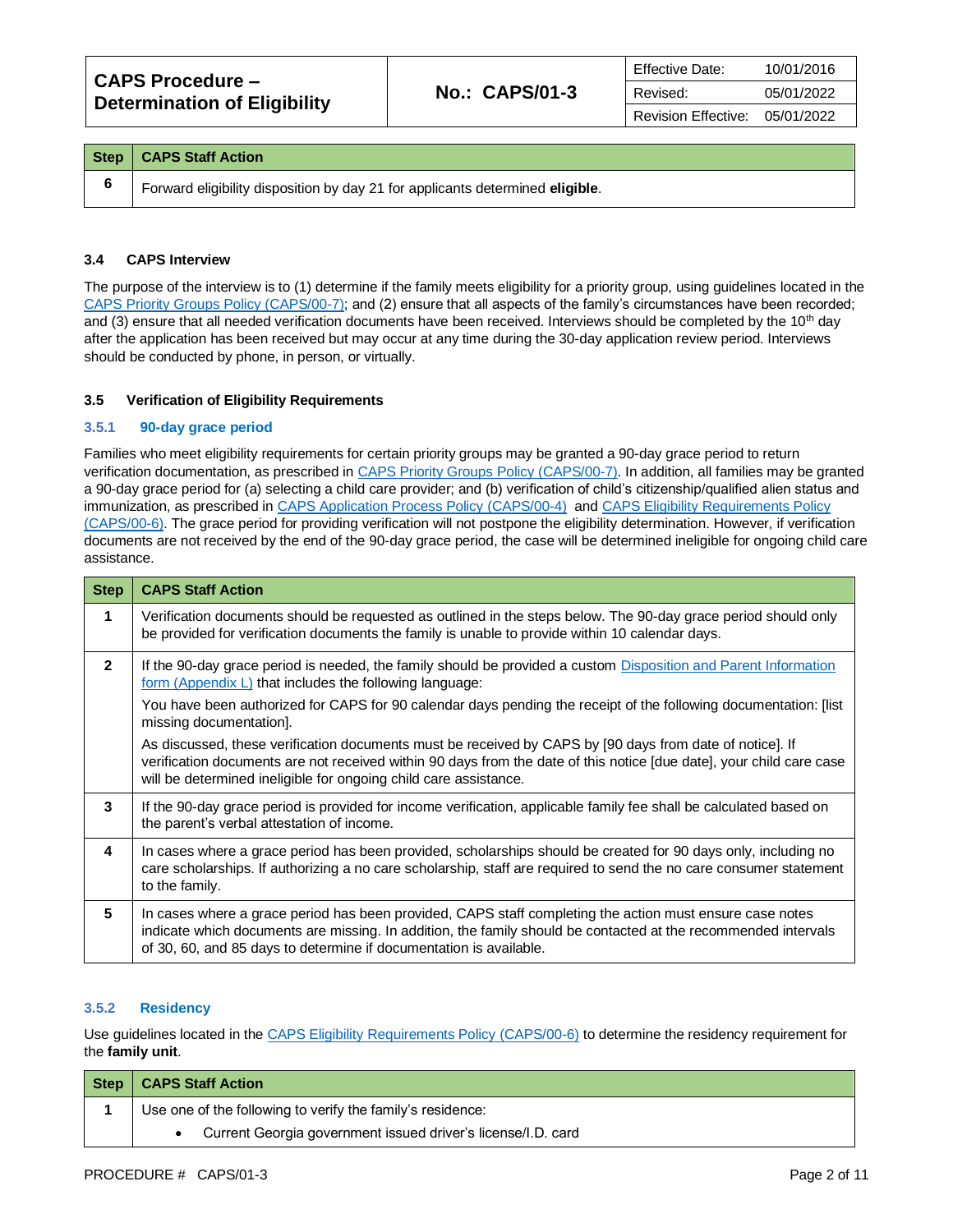| <b>Step</b>  | <b>CAPS Staff Action</b>                                                                                                                                                                                                                          |  |
|--------------|---------------------------------------------------------------------------------------------------------------------------------------------------------------------------------------------------------------------------------------------------|--|
|              | Current lease or mortgage statement<br>٠                                                                                                                                                                                                          |  |
|              | Notarized statement from landlord or person with whom applicant resides (statement does not need to<br>$\bullet$<br>be notarized for those who meet eligibility for the families who lack fixed, regular, and adequate housing<br>priority group) |  |
|              | Children's school records within current school year<br>$\bullet$                                                                                                                                                                                 |  |
|              | Voter registration card<br>$\bullet$                                                                                                                                                                                                              |  |
|              | Motor vehicle registration card with a Georgia residence address<br>$\bullet$                                                                                                                                                                     |  |
|              | <b>Wage</b> stubs with residence address<br>$\bullet$                                                                                                                                                                                             |  |
|              | Work or school I.D. with residence address<br>$\bullet$                                                                                                                                                                                           |  |
| $\mathbf{2}$ | If the family meets residency requirement, proceed with verification of the child's age requirement.                                                                                                                                              |  |
| 3            | If the family does not verify residency requirement, do the following:                                                                                                                                                                            |  |
|              | (A) Contact the parent to determine if residency can be verified.                                                                                                                                                                                 |  |
|              | If residency verification cannot be obtained, dispose the application and send notification within one<br>(B)<br>business day.                                                                                                                    |  |

### **3.5.3 Age Requirement**

Use guidelines located in th[e CAPS Eligibility Requirements Policy \(CAPS/00-6\)\)](https://caps.decal.ga.gov/assets/downloads/CAPS/06-CAPS_Policy-Eligibility%20Requirements.pdf) to determine the age requirement for all children in the family unit needing care.

| <b>Step</b>    | <b>CAPS Staff Action</b>                                                                                                 |  |  |
|----------------|--------------------------------------------------------------------------------------------------------------------------|--|--|
| 1              | Use one of the following to verify the age for all children needing care:                                                |  |  |
|                | <b>Birth certificate</b>                                                                                                 |  |  |
|                | Court records                                                                                                            |  |  |
|                | U.S. Passport                                                                                                            |  |  |
|                | State issued I.D.                                                                                                        |  |  |
|                | Hospital certificate of live birth                                                                                       |  |  |
|                | Immigration card                                                                                                         |  |  |
|                | Social Security Administration records                                                                                   |  |  |
|                | Immigration court order                                                                                                  |  |  |
|                | Homeland Security documents<br>٠                                                                                         |  |  |
| $\overline{2}$ | If the children meet age requirement, proceed with verification of the children's citizenship requirement.               |  |  |
| 3              | If there is no verification that children in the family unit meets age requirement, do the following:                    |  |  |
|                | (A) Contact the parent to determine if children's age can be verified.                                                   |  |  |
|                | If age verification cannot be obtained, dispose the application and send notification within one business<br>(B)<br>day. |  |  |

# **3.5.4 Child's Citizenship or qualified alien status**

Use guidelines located in th[e CAPS Eligibility Requirements Policy \(CAPS/00-6\)](https://caps.decal.ga.gov/assets/downloads/CAPS/06-CAPS_Policy-Eligibility%20Requirements.pdf) to determine the citizenship requirement for all children in the family unit needing care.

| <b>Step</b> | <b>CAPS Staff Action</b>                                                      |
|-------------|-------------------------------------------------------------------------------|
|             | Use one of the following to verify citizenship for all children needing care: |
|             | <b>Birth Certificate</b>                                                      |
|             | Certificate of Citizenship                                                    |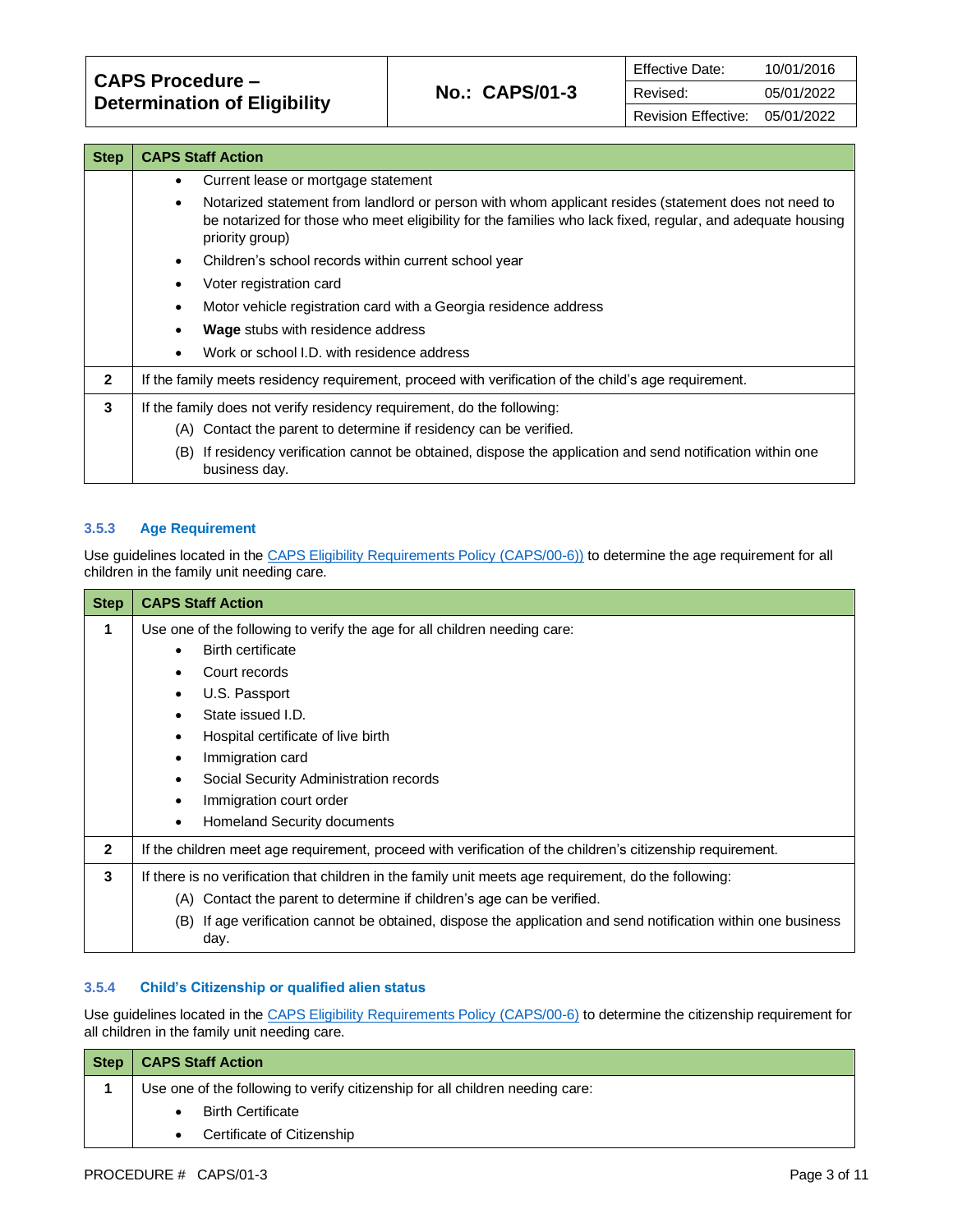| <b>Step</b>             | <b>CAPS Staff Action</b>                                                                                                                                                                                                                                                                                                                                                                  |
|-------------------------|-------------------------------------------------------------------------------------------------------------------------------------------------------------------------------------------------------------------------------------------------------------------------------------------------------------------------------------------------------------------------------------------|
|                         | Naturalization Certificate<br>$\bullet$                                                                                                                                                                                                                                                                                                                                                   |
|                         | Vital records<br>$\bullet$                                                                                                                                                                                                                                                                                                                                                                |
|                         | Report of Birth from Abroad of a U.S. Citizen<br>$\bullet$                                                                                                                                                                                                                                                                                                                                |
|                         | U.S. Citizen I.D. card<br>$\bullet$                                                                                                                                                                                                                                                                                                                                                       |
|                         | U.S. Passport<br>$\bullet$                                                                                                                                                                                                                                                                                                                                                                |
|                         | Consoler's report of birth<br>$\bullet$                                                                                                                                                                                                                                                                                                                                                   |
|                         | American Indian Card (first issued by USCIS in 1983)<br>$\bullet$                                                                                                                                                                                                                                                                                                                         |
|                         | Court records of parentage, juvenile proceedings, or child support indicating place of birth<br>$\bullet$                                                                                                                                                                                                                                                                                 |
|                         | Religious record of birth recorded in the U.S. or its territories within three months of birth<br>$\bullet$                                                                                                                                                                                                                                                                               |
|                         | The document must show either the date of birth or the individual's age at the time the record<br>$\Omega$<br>was made.                                                                                                                                                                                                                                                                   |
|                         | Any document that establishes place of birth or U.S. citizenship, such as, records from Social Security<br>$\bullet$<br>Administration, Veterans Administration, local government agencies, hospitals or clinic's record of birth<br>or parentage                                                                                                                                         |
|                         | Early school records showing the date of admission to the school, the child's date and place of birth,<br>$\bullet$<br>and the names and place of birth of the parents                                                                                                                                                                                                                    |
|                         | Census record showing the name, U.S. citizenship, or a U.S. place of birth and date of birth or age of<br>$\bullet$<br>the individual                                                                                                                                                                                                                                                     |
|                         | Adoption finalization papers showing the child's name and place of birth in one of the 50 states, the<br>$\bullet$<br>District of Columbia, Puerto Rico, Guam, U.S. Virgin Islands (St. Thomas, St. John, St. Croix), Northern<br>Marianna Islander (Saipan, Rota, Tinian), American Samoa or Swains Island                                                                               |
| $\mathbf{2}$            | If all children meet citizenship requirements, proceed to child's immunization requirement.                                                                                                                                                                                                                                                                                               |
| 3                       | Care must be denied for any children that do not meet the citizenship requirement.                                                                                                                                                                                                                                                                                                        |
|                         | (A) Deny the eligibility for the children that do not meet the citizenship requirement and send notification<br>within one business day.                                                                                                                                                                                                                                                  |
| $\overline{\mathbf{4}}$ | If there is no verification for all children in the family unit, do the following:                                                                                                                                                                                                                                                                                                        |
|                         | (A) Contact the parent to determine if citizenship can be verified.                                                                                                                                                                                                                                                                                                                       |
|                         | (B) If citizenship verification cannot be obtained for any child needing care, an additional 90 calendar days<br>from the date the application was processed may be granted. The additional 90 days does not affect<br>approval of eligibility unless verification cannot be granted after the 90-day period. For extenuating<br>circumstances beyond 90 days, a waiver may be requested. |

# **3.5.5 Child's Immunization**

Use guidelines located in th[e CAPS Eligibility Requirements Policy \(CAPS/00-6\)](https://caps.decal.ga.gov/assets/downloads/CAPS/06-CAPS_Policy-Eligibility%20Requirements.pdf) to determine the immunization requirements for all children in the family unit needing care.

| <b>Step</b> | <b>CAPS Staff Action</b>                                                                                                                                                                                                                                                                                                                                                                                 |
|-------------|----------------------------------------------------------------------------------------------------------------------------------------------------------------------------------------------------------------------------------------------------------------------------------------------------------------------------------------------------------------------------------------------------------|
|             | Current immunizations or a notarized Affidavit of Religious Objection to Immunization (DPH Form 2208) is<br>required for children to receive CAPS. Verification of immunization must be completed using the Certificate of<br>Immunization (Form 3231) as issued by the child's physician. If a child has a medical exemption, it must be<br>marked on the Georgia Immunization Certificate (Form 3231). |
|             | A Certificate of Immunization is not required to be present in the CAPS record and no verification is needed for:                                                                                                                                                                                                                                                                                        |
|             | Children enrolled in school settings<br>٠                                                                                                                                                                                                                                                                                                                                                                |
|             | Children receiving Temporary Assistance for Needy Families (TANF)<br>٠                                                                                                                                                                                                                                                                                                                                   |
|             | Children in care at licensed child care providers<br>٠                                                                                                                                                                                                                                                                                                                                                   |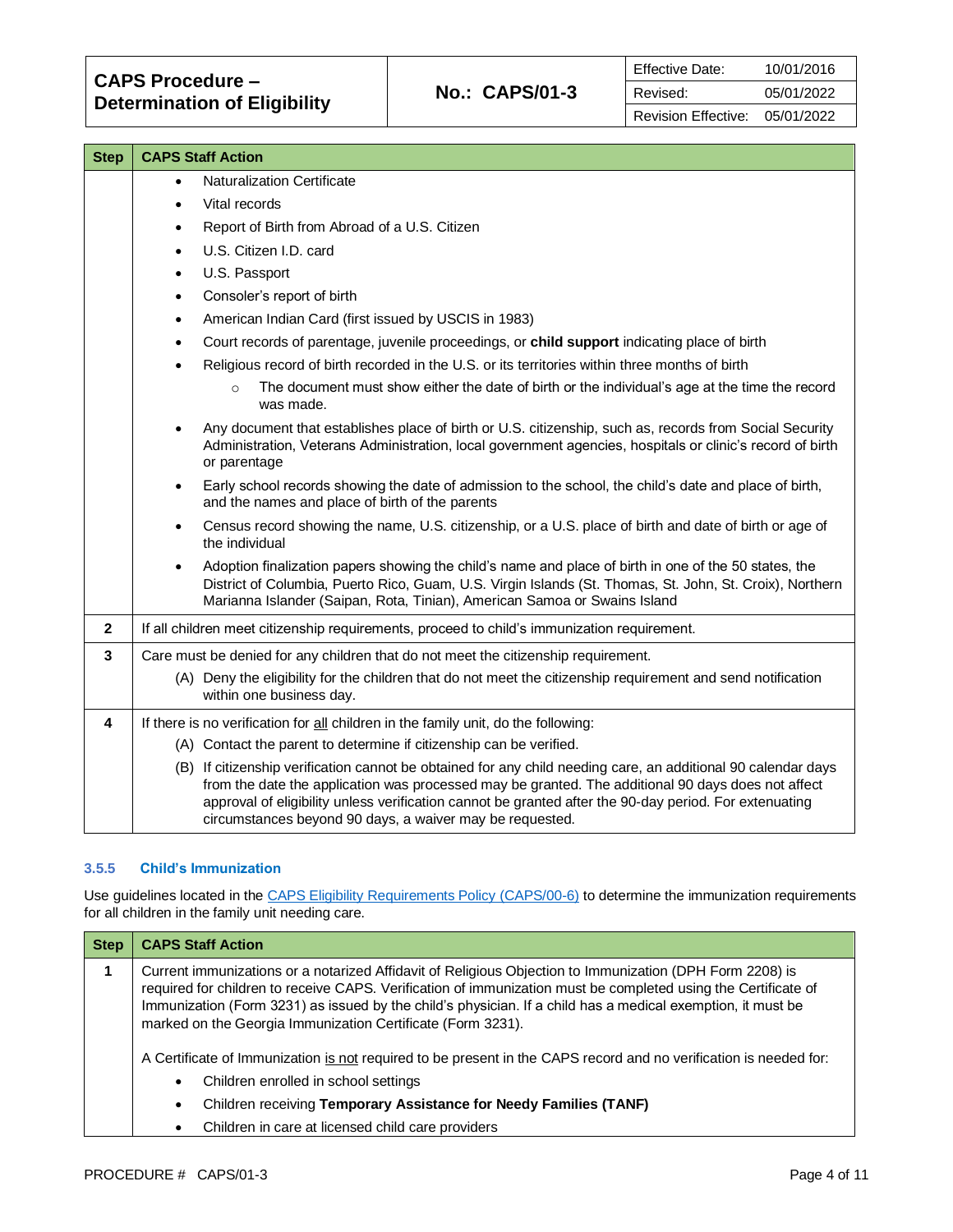**CAPS Procedure – Determination of Eligibility No.: CAPS/01-3**

| <b>Step</b>    | <b>CAPS Staff Action</b>                                                                                                                                                                                                                                                                                                                                        |  |
|----------------|-----------------------------------------------------------------------------------------------------------------------------------------------------------------------------------------------------------------------------------------------------------------------------------------------------------------------------------------------------------------|--|
|                | The immunization requirements are already met based on school/child care licensing and TANF requirements.                                                                                                                                                                                                                                                       |  |
|                | A Certificate of Immunization is required to be kept in the CAPS case record for:                                                                                                                                                                                                                                                                               |  |
|                | Children who are receiving child care through an <b>informal caregiver</b>                                                                                                                                                                                                                                                                                      |  |
|                | Non-school-aged children enrolled in license-exempt programs<br>$\bullet$                                                                                                                                                                                                                                                                                       |  |
| $\overline{2}$ | If all children in the family unit meet immunization requirement, proceed to the verification of the applicant's<br>identity.                                                                                                                                                                                                                                   |  |
| 3              | If any children do not meet immunization requirement, an additional 90 calendar days from the date the<br>application is processed may be granted. The additional 90 days does not affect approval of eligibility unless<br>verification cannot be granted after the 90-day period. For extenuating circumstances beyond 90 days, a waiver<br>may be requested. |  |
| 4              | Continue with the application process.                                                                                                                                                                                                                                                                                                                          |  |
| 5              | If the Certificate of Immunization has not been provided by the end of the 90-day period, do the following:                                                                                                                                                                                                                                                     |  |
|                | (A) Contact the parent to determine if immunization can be verified for children needing care.                                                                                                                                                                                                                                                                  |  |
|                | Approve the eligibility for all children who meet immunization requirement.<br>(B)                                                                                                                                                                                                                                                                              |  |
|                | Deny the eligibility for any child whose current immunization cannot be verified and send notification<br>(C)<br>within one business day.                                                                                                                                                                                                                       |  |

**Note (1)**: Refer to th[e CAPS Eligibility Requirements Policy \(CAPS/00-6\)](https://caps.decal.ga.gov/assets/downloads/CAPS/06-CAPS_Policy-Eligibility%20Requirements.pdf) for instances when immunizations may be waived. Written documentation of the waiver is required and must be maintained in the **case record**.

**Note (2)**: If immunizations are not current at redetermination, staff must request updated immunization verification.

# **3.5.6 Identity**

Use guidelines located in th[e CAPS Eligibility Requirements Policy \(CAPS/00-6\)](https://caps.decal.ga.gov/assets/downloads/CAPS/06-CAPS_Policy-Eligibility%20Requirements.pdf) to determine the parent's identity.

| <b>Step</b>  | <b>CAPS Staff Action</b>                                                                                      |
|--------------|---------------------------------------------------------------------------------------------------------------|
| 1            | Use one of the following documents to verify the parent's identity:                                           |
|              | Federal or state issued identification card                                                                   |
|              | Military issued identification card<br>٠                                                                      |
|              | Current school identification card                                                                            |
|              | U.S. Passport                                                                                                 |
|              | Medicare/Medicaid recipient card                                                                              |
|              | Social Security award letter<br>٠                                                                             |
|              | Declaration of citizenship<br>$\bullet$                                                                       |
|              | <b>Naturalization Certificate</b><br>٠                                                                        |
|              | Federal, state, or court documents granting citizenship or asylum                                             |
|              | Work/school Visa                                                                                              |
|              | Voter Registration Card                                                                                       |
| $\mathbf{2}$ | If the parent meets identity requirement, proceed with verification of the state approved activities.         |
| 3            | If the parent does not meet the identity requirement, do the following:                                       |
|              | (A) Contact the parent to determine if identity can be verified.                                              |
|              | If identity cannot be verified, dispose the application and send notification within one business day.<br>(B) |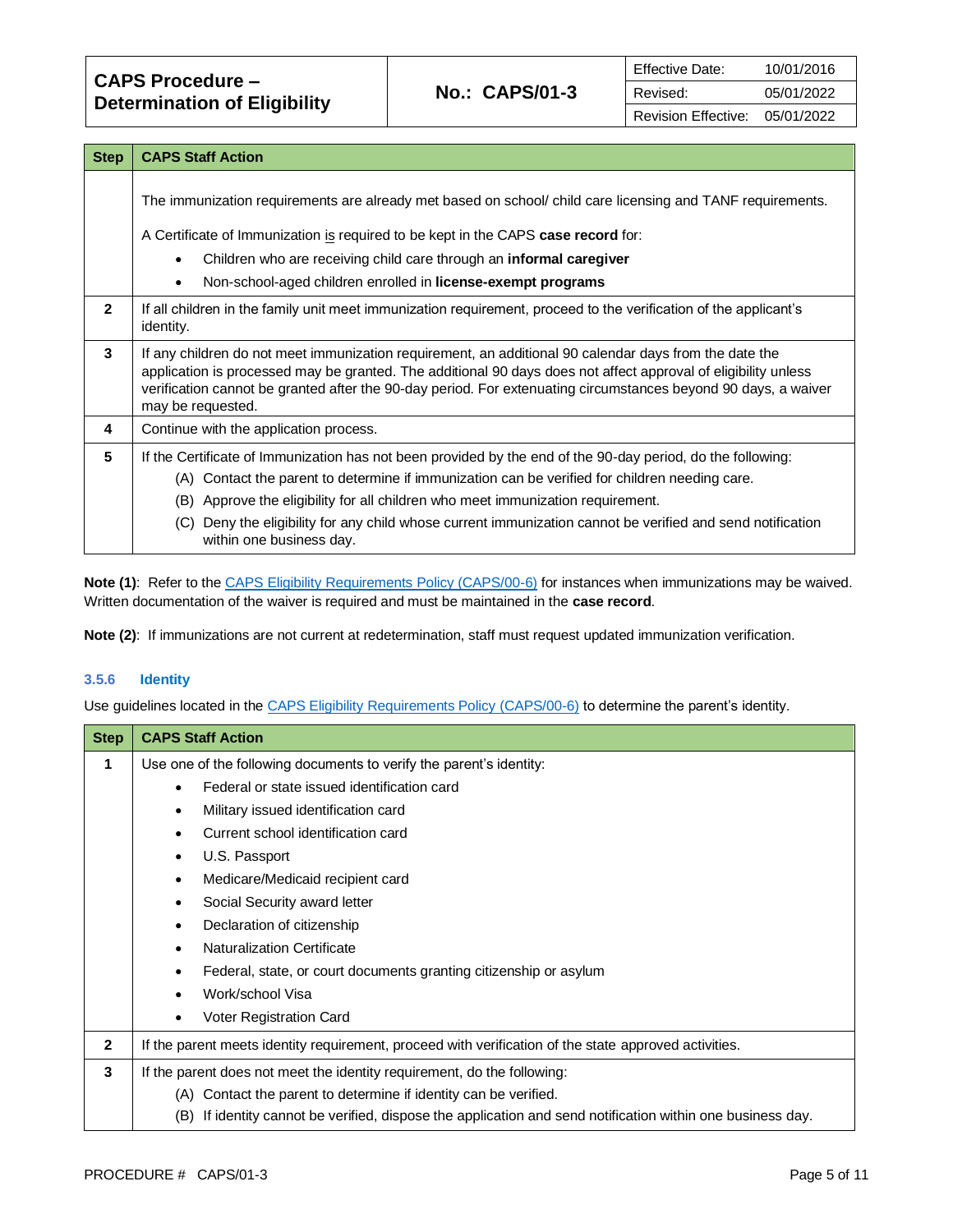| CAPS Procedure –<br><b>Determination of Eligibility</b> |                       | <b>Effective Date:</b>     | 10/01/2016 |
|---------------------------------------------------------|-----------------------|----------------------------|------------|
|                                                         | <b>No.: CAPS/01-3</b> | Revised:                   | 05/01/2022 |
|                                                         |                       | <b>Revision Effective:</b> | 05/01/2022 |

### **3.5.7 State-approved Activities**

The parent(s) must participate in one, or a combination of activities as prescribed in the CAPS Eligibility Requirements Policy [\(CAPS/00-6\).](https://caps.decal.ga.gov/assets/downloads/CAPS/06-CAPS_Policy-Eligibility%20Requirements.pdf) Most parents must participate in the stated activity in th[e CAPS Eligibility Requirements Policy \(CAPS/00-6\)](https://caps.decal.ga.gov/assets/downloads/CAPS/06-CAPS_Policy-Eligibility%20Requirements.pdf) an average of at least 24 hours per week to meet the activity requirement, except as noted in the policy. CAPS staff will use the guidelines located in the [CAPS Eligibility Requirements Policy \(CAPS/00-6\)](https://caps.decal.ga.gov/assets/downloads/CAPS/06-CAPS_Policy-Eligibility%20Requirements.pdf) an[d CAPS Priority Group Policy \(CAPS/00-7\)](https://caps.decal.ga.gov/assets/downloads/CAPS/07-CAPS_Policy-Priority%20Groups.pdf) to determine eligible **state approved activities**.

| <b>Step</b>  | <b>CAPS Staff Action</b>                                                                                                                                                                                                                                                                                                                                                                                                                                                                                                                                     |                                                                                                         |                              |  |  |  |  |
|--------------|--------------------------------------------------------------------------------------------------------------------------------------------------------------------------------------------------------------------------------------------------------------------------------------------------------------------------------------------------------------------------------------------------------------------------------------------------------------------------------------------------------------------------------------------------------------|---------------------------------------------------------------------------------------------------------|------------------------------|--|--|--|--|
| 1            | If the applicant is participating in one, or a combination of state-approved activities listed in CAPS Eligibility<br>Requirements Policy (CAPS/00-6), staff must confirm the activity hours for the verified activity.                                                                                                                                                                                                                                                                                                                                      |                                                                                                         |                              |  |  |  |  |
|              | (A) Calculating employment hours: Staff will use the wage information for the most recent four weeks of<br>earnings and convert the hours to a weekly amount based on the pay frequency.                                                                                                                                                                                                                                                                                                                                                                     |                                                                                                         |                              |  |  |  |  |
|              | (B) Calculating self-employment hours: Staff will calculate the monthly hours and convert the hours to a<br>weekly amount.                                                                                                                                                                                                                                                                                                                                                                                                                                   |                                                                                                         |                              |  |  |  |  |
|              | (C) If the pay frequency is in a manner other than a weekly basis, staff will apply the following calculation to<br>convert the hours to a weekly amount:                                                                                                                                                                                                                                                                                                                                                                                                    |                                                                                                         |                              |  |  |  |  |
|              | <b>Pay Frequency</b>                                                                                                                                                                                                                                                                                                                                                                                                                                                                                                                                         | <b>Calculation</b>                                                                                      |                              |  |  |  |  |
|              |                                                                                                                                                                                                                                                                                                                                                                                                                                                                                                                                                              | <b>Add hours for</b>                                                                                    | <b>Divide total hours by</b> |  |  |  |  |
|              | Weekly                                                                                                                                                                                                                                                                                                                                                                                                                                                                                                                                                       | Most recent 4 pay periods/pay stubs                                                                     | 4                            |  |  |  |  |
|              | Bi-weekly (every other week)                                                                                                                                                                                                                                                                                                                                                                                                                                                                                                                                 | Most recent 2 pay periods/pay stubs                                                                     | 4                            |  |  |  |  |
|              | Semi-monthly (twice a month)                                                                                                                                                                                                                                                                                                                                                                                                                                                                                                                                 | Most recent 2 pay periods/pay stubs                                                                     | 4.3333                       |  |  |  |  |
|              | Monthly                                                                                                                                                                                                                                                                                                                                                                                                                                                                                                                                                      | No addition required - use monthly hours                                                                | 4.3333                       |  |  |  |  |
|              | (D) Calculating education/training hours: Staff will multiply the parent's confirmed credit hours by 2 to<br>determine the education/training weekly hours. For self-paced education/training program with no<br>confirmed in-class instruction or online course hours, six (6) credit hours will be applied towards the<br>activity hour requirement which equates to 12 hours. The parent, if applicable, must supplement the<br>education/training activity with other state-approved activities (such as employment) to meet the 24-hour<br>requirement. |                                                                                                         |                              |  |  |  |  |
| $\mathbf{2}$ | If the applicant meets state approved activity and hour requirement, proceed with computation of income for<br>eligibility determination.                                                                                                                                                                                                                                                                                                                                                                                                                    |                                                                                                         |                              |  |  |  |  |
| 3            | If the applicant does not meet the activity requirement, do the following:                                                                                                                                                                                                                                                                                                                                                                                                                                                                                   |                                                                                                         |                              |  |  |  |  |
|              |                                                                                                                                                                                                                                                                                                                                                                                                                                                                                                                                                              | (A) Contact the parent to determine if there are additional circumstances impacting the activity level. |                              |  |  |  |  |
|              |                                                                                                                                                                                                                                                                                                                                                                                                                                                                                                                                                              | (B) Deny the application and send notification within one business day.                                 |                              |  |  |  |  |

#### **3.6 Family Unit Income**

### **3.6.1 Reviewing Income Verification**

Use policy guidelines located in the [CAPS Income Calculations Policy \(CAPS/00-8\)](https://caps.decal.ga.gov/assets/downloads/CAPS/08-CAPS_Policy-Income%20Calculations.pdf) to determine income eligibility requirements for families.

| Step | <b>CAPS Staff Action</b>                                                                                                    |
|------|-----------------------------------------------------------------------------------------------------------------------------|
|      | Request a minimum of four weeks of income for all family unit members 18 years of age or older to determine<br>eligibility. |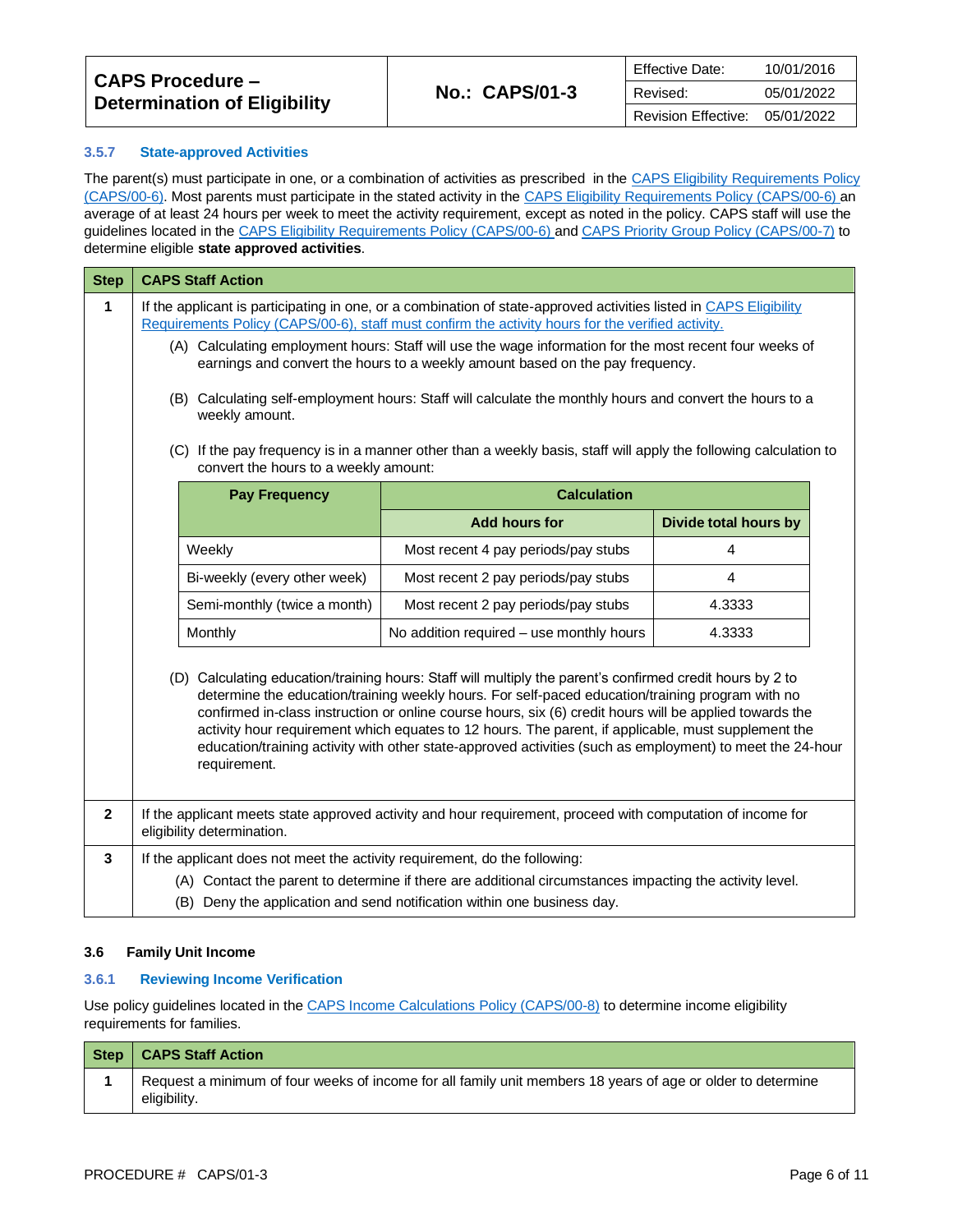| <b>CAPS Procedure -</b>             |  |
|-------------------------------------|--|
| <b>Determination of Eligibility</b> |  |

| <b>Step</b>  | <b>CAPS Staff Action</b>                                                                                                                                                           |  |  |  |
|--------------|------------------------------------------------------------------------------------------------------------------------------------------------------------------------------------|--|--|--|
| $\mathbf{2}$ | Review all income and employment documentation to determine if there are any discrepancies or alterations and<br>if the document(s) appear to be credible.                         |  |  |  |
|              | Review of income and employment documentation should include consideration of the following questions:                                                                             |  |  |  |
|              | Do pay stubs contain employee and employer information?<br>٠                                                                                                                       |  |  |  |
|              | Does year-to-date totals reflect earnings?<br>$\bullet$                                                                                                                            |  |  |  |
|              | Do current pay stubs appear to be photocopies of previous pay stubs?<br>$\bullet$                                                                                                  |  |  |  |
|              | Do pay stubs include typical deductions, taxes, FICA, etc.?<br>٠                                                                                                                   |  |  |  |
|              | Are there other discrepancies that would appear to show possible tampering with names, amounts, time<br>$\bullet$<br>periods, etc. that indicate discrepancies in the document(s)? |  |  |  |
|              | Are letters/statements from employers on company letterhead and contain name/contact information for<br>$\bullet$<br>employer?                                                     |  |  |  |
| 3            | If there are discrepancies with the information provided by the parent, contact the employer for clarification and/or<br>request additional verification.                          |  |  |  |
|              | Information can also be verified through other sources, including but not limited to:                                                                                              |  |  |  |
|              | Department of Labor Databases<br>$\bullet$                                                                                                                                         |  |  |  |
|              | Eligibility documents submitted to other programs, i.e., TANF, SNAP, Medicaid, etc.<br>$\bullet$                                                                                   |  |  |  |
|              | Other databases where employment/income can be used to verify eligibility                                                                                                          |  |  |  |
| 4            | If further inconsistencies exist and income/employment cannot be verified, do the following:                                                                                       |  |  |  |
|              | (A) Contact the parent to determine if income can be verified.                                                                                                                     |  |  |  |
|              | (B) If income cannot be verified, dispose the application and send notification within one business day.                                                                           |  |  |  |
| 5            | Document all contacts in the case record.                                                                                                                                          |  |  |  |

|  | <b>Note (1):</b> Income should not be older than four weeks from the date of request. |  |  |  |  |  |  |
|--|---------------------------------------------------------------------------------------|--|--|--|--|--|--|
|  |                                                                                       |  |  |  |  |  |  |

**Note (2)**: **Public assistance** benefits are not included when calculating income for CAPS eligibility. The following public assistance programs should be recorded for reporting purposes, but excluded from the gross income calculation:

- TANF
- SNAP
- Benefits from the Social Security Administration
- Adoption supplement

# **3.6.2 Calculation of Family Income**

Use guidelines located in th[e CAPS Income Calculations Policy \(CAPS/00-8\)](https://caps.decal.ga.gov/assets/downloads/CAPS/08-CAPS_Policy-Income%20Calculations.pdf) to calculate income for families.

| <b>Step</b> | <b>CAPS Staff Action</b>                                                                                       |                                                                                                                                                                                                                         |  |  |  |  |
|-------------|----------------------------------------------------------------------------------------------------------------|-------------------------------------------------------------------------------------------------------------------------------------------------------------------------------------------------------------------------|--|--|--|--|
|             | Review the following types of income to determine if pay is representative of the applicant's normal earnings: |                                                                                                                                                                                                                         |  |  |  |  |
|             | $\bullet$                                                                                                      | <b>Regular Income</b>                                                                                                                                                                                                   |  |  |  |  |
|             | $\circ$                                                                                                        | <b>Unearned Income:</b> Verify and determine the type, amount, and frequency of countable<br>unearned income.                                                                                                           |  |  |  |  |
|             | $\circ$                                                                                                        | <b>Earned Income:</b> Verify the applicant's most recent four weeks of income and number of hours<br>worked for those weeks. If the applicant is self-employed, a completed CAPS Self-employment<br>Report is required. |  |  |  |  |
|             | $\circ$                                                                                                        | New Employment (less than four weeks) or cash paying employment: A statement from<br>the employer or <b>Employment Verification</b> (Appendix F) is required. The statement should                                      |  |  |  |  |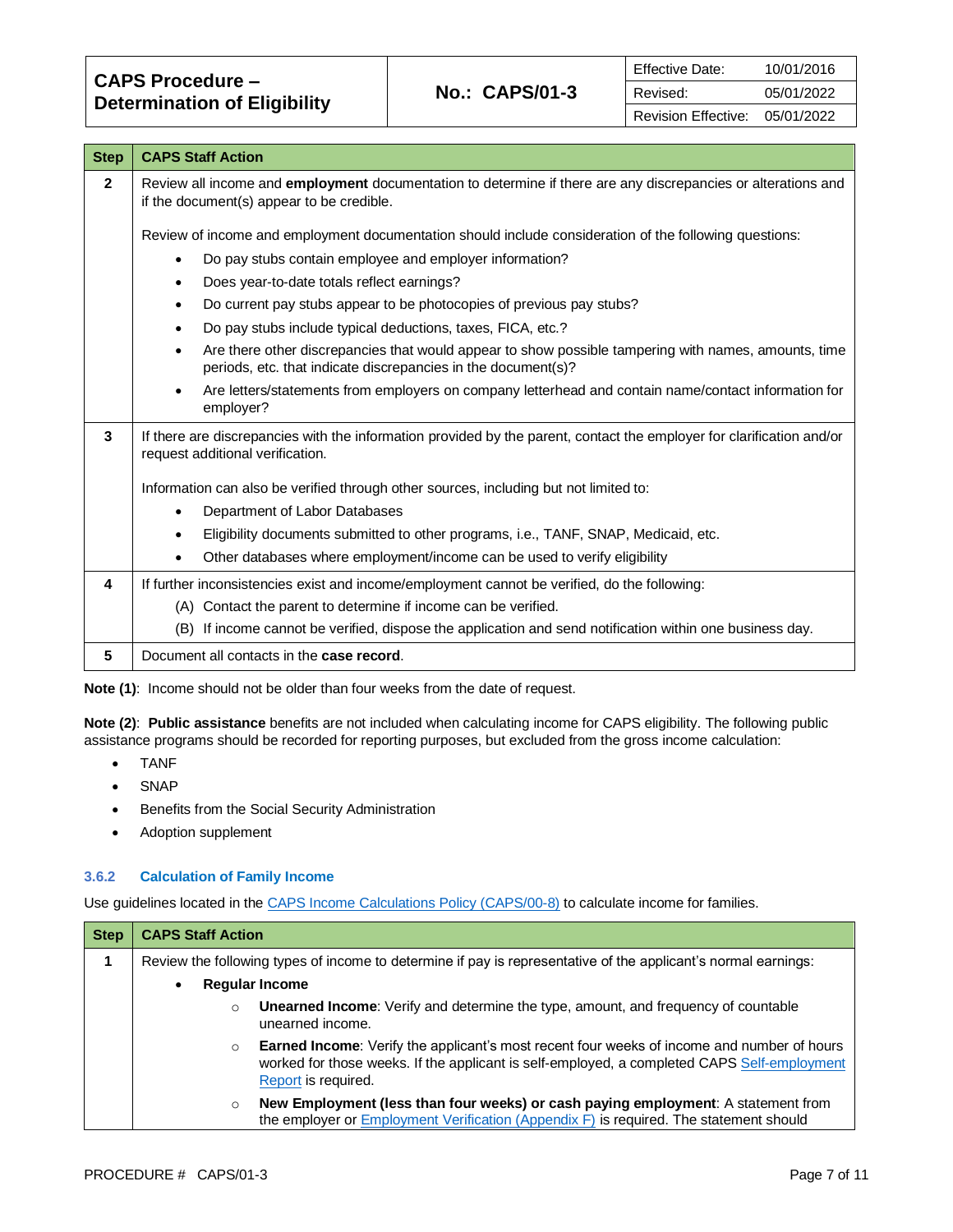| <b>Step</b>  | <b>CAPS Staff Action</b>                                                                                                             |                                                                                                                                                                                                                                                            |                          |  |  |  |  |
|--------------|--------------------------------------------------------------------------------------------------------------------------------------|------------------------------------------------------------------------------------------------------------------------------------------------------------------------------------------------------------------------------------------------------------|--------------------------|--|--|--|--|
|              | include number of hours and gross earnings, the employer's contact name and phone number,<br>and the parent's employment start date. |                                                                                                                                                                                                                                                            |                          |  |  |  |  |
|              | <b>Irregular Income</b><br>$\bullet$                                                                                                 |                                                                                                                                                                                                                                                            |                          |  |  |  |  |
|              | $\circ$                                                                                                                              | Pay periods that include inconsistent or irregular overtime or unpaid leave that affect the<br>amount of earned income are considered non-representative of the applicant's normal<br>earnings; these may be disregarded if pay or hours are inconsistent. |                          |  |  |  |  |
|              | $\circ$                                                                                                                              | The remaining pay periods that are representative can be used to calculate an average of the<br>applicant's monthly income.                                                                                                                                |                          |  |  |  |  |
|              | $\circ$                                                                                                                              | Additional pay stubs or verification can be obtained to determine true representation of pay or<br>hours worked.                                                                                                                                           |                          |  |  |  |  |
|              | $\circ$                                                                                                                              | To determine representative pay, the applicants' pay stubs from the previous three months, or<br>up to six months, may be requested.                                                                                                                       |                          |  |  |  |  |
| $\mathbf{2}$ |                                                                                                                                      | When calculating income for all individuals, use the following guide to convert income to a monthly amount:                                                                                                                                                |                          |  |  |  |  |
|              |                                                                                                                                      | <b>How Often Paid</b>                                                                                                                                                                                                                                      | <b>Calculation</b>       |  |  |  |  |
|              |                                                                                                                                      | Weekly                                                                                                                                                                                                                                                     | Multiply by 4.3333       |  |  |  |  |
|              |                                                                                                                                      | Bi-weekly (every other week)                                                                                                                                                                                                                               | Multiply by 2.1666       |  |  |  |  |
|              |                                                                                                                                      | Semi-monthly (twice a month)                                                                                                                                                                                                                               | Multiply the amount by 2 |  |  |  |  |
|              |                                                                                                                                      | Note: Calculations are based on the gross amount (before all deductions) listed on pay stubs.                                                                                                                                                              |                          |  |  |  |  |
| 3            | income source.                                                                                                                       | Convert the monthly amount to an annual amount by multiplying the monthly income by 12 for each type of                                                                                                                                                    |                          |  |  |  |  |
| 4            | Once calculated, the family's gross applicable income is compared to the maximum allowable income chart<br>(Appendix A).             |                                                                                                                                                                                                                                                            |                          |  |  |  |  |
|              | $\bullet$                                                                                                                            | The family meets the CAPS income eligibility requirements if the income is equal to or less than the<br>maximum income for the size of the family unit.                                                                                                    |                          |  |  |  |  |
|              | $\bullet$                                                                                                                            | The family does not meet the CAPS income eligibility requirements if the income exceeds the maximum<br>income for the size of the family.                                                                                                                  |                          |  |  |  |  |

**Note**: Income determination is the final eligibility requirement. Once the family has met all eligibility requirements, the application can be approved.

# **3.7 Scholarship Issuance**

When a family is determined eligible or approved for the CAPS program, the 12-month **eligibility period** begins. The **child care scholarship** authorizes the use of subsidies during the eligibility period. Scholarships are the authorization of CAPS services and are issued for each child receiving subsidy.

Refer to th[e CAPS Eligibility Requirements Policy \(CAPS/00-6\)](https://caps.decal.ga.gov/assets/downloads/CAPS/06-CAPS_Policy-Eligibility%20Requirements.pdf)[, CAPS Annual Redetermination Policy \(CAPS/00-14\)](https://caps.decal.ga.gov/assets/downloads/CAPS/14-CAPS_Policy-Annual%20Redetermination.pdf) and the [CAPS Participating Providers Policy \(CAPS/00-11\).](https://caps.decal.ga.gov/assets/downloads/CAPS/11-CAPS_Policy-Participating%20Providers.pdf)

Complete the following steps to issue a scholarship:

| <b>Step</b> | <b>CAPS Staff Action</b>                                                                                                              |
|-------------|---------------------------------------------------------------------------------------------------------------------------------------|
|             | Ensure the selected provider is eligible to participate in CAPS as prescribed in CAPS Participating Providers<br>Policy (CAPS/00-11). |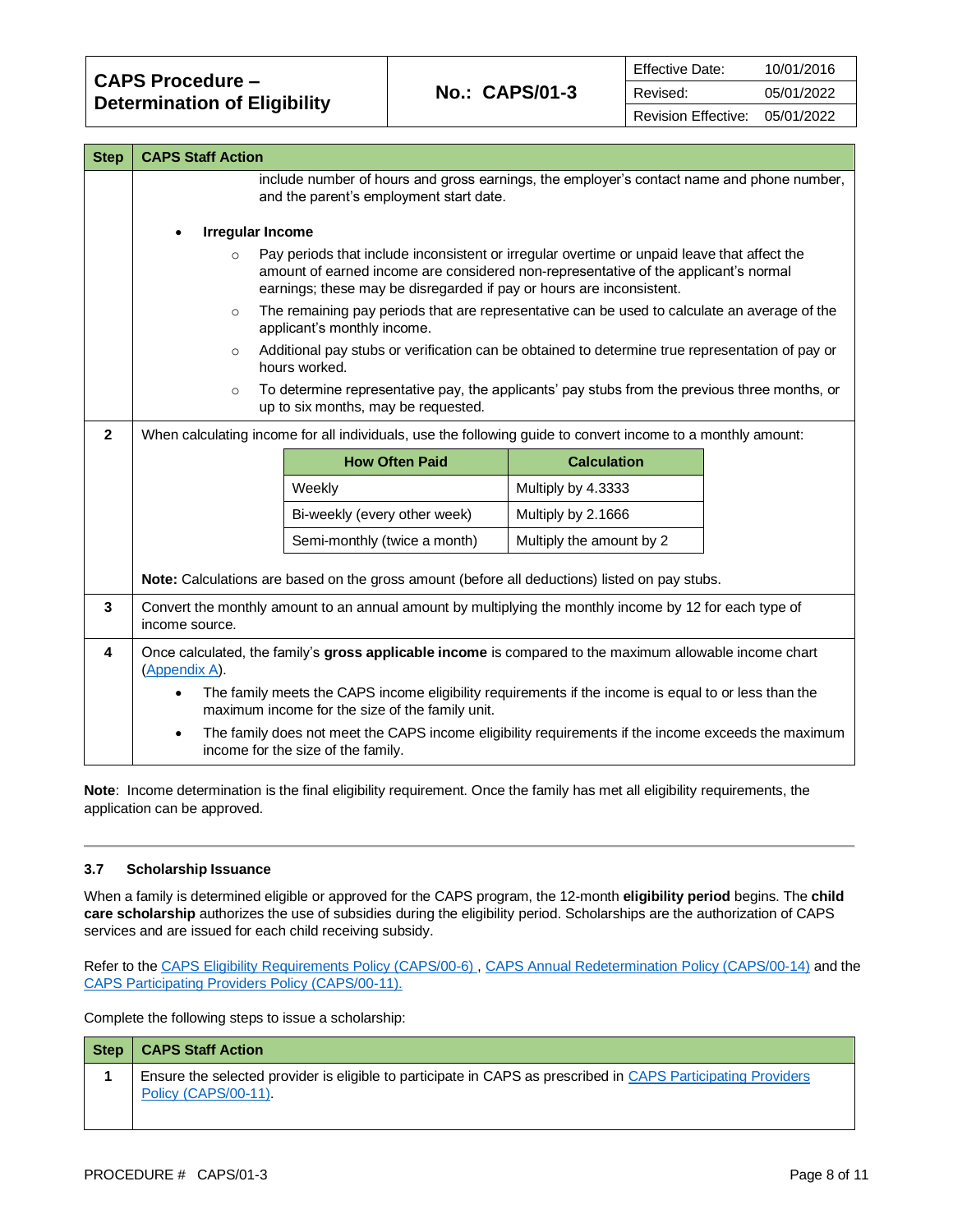| <b>Step</b>      | <b>CAPS Staff Action</b>                                                                                                  |                                                                                                                                                                                                                                                                                                                                                                                                                                                                                                                                                                                                                                                                              |
|------------------|---------------------------------------------------------------------------------------------------------------------------|------------------------------------------------------------------------------------------------------------------------------------------------------------------------------------------------------------------------------------------------------------------------------------------------------------------------------------------------------------------------------------------------------------------------------------------------------------------------------------------------------------------------------------------------------------------------------------------------------------------------------------------------------------------------------|
|                  | <b>Provider Type</b>                                                                                                      | <b>Action</b>                                                                                                                                                                                                                                                                                                                                                                                                                                                                                                                                                                                                                                                                |
|                  | Licensed-                                                                                                                 | (A) Determine if the provider is already enrolled in the CAPS program.                                                                                                                                                                                                                                                                                                                                                                                                                                                                                                                                                                                                       |
|                  | <b>Includes Child</b><br>Care Learning<br>Homes<br>(CCLC) and<br><b>Family Child</b><br>Care Learning<br>Homes<br>(FCCLH) | If the provider is enrolled and active (not dismissed) in CAPS, confirm via the<br>$\circ$<br>CAPS Workflow Portal if they are a Quality Rated Provider which includes<br>providers who are Star Rated, in CAPS/Quality Rated Probationary Status, or<br>in CAPS/Quality Rated Provisional Status., If the provider is not considered<br>Quality Rated under one of the following three (3) criteria: Star Rated,<br>CAPS/Quality Rated Probationary Status, or CAPS/Quality Rated Provisional<br>Status, they cannot be issued a CAPS scholarship. For additional information<br>on Quality Rated refer to CAPS Quality Rated Guidelines and Requirements<br>(Appendix II). |
|                  |                                                                                                                           | (B) If the provider is not enrolled in CAPS, explain to the family that CAPS will contact<br>the provider to start the enrollment process, but the provider may choose not to<br>enroll in CAPS. If the provider choose not to enroll in CAPS, notify the family of<br>the provider's decision to not enroll in CAPS and assist them with locating a<br>program that is enrolled with CAPS.                                                                                                                                                                                                                                                                                  |
|                  |                                                                                                                           | (A) Review the exemption type and ensure care is only authorized within the<br>exemption guidelines as follows:                                                                                                                                                                                                                                                                                                                                                                                                                                                                                                                                                              |
|                  | License-<br>exempt -<br>Includes<br>Government<br>owned and<br>operated                                                   | Government owned and operated (category 1) programs that participate in<br>$\circ$<br>CAPS are most commonly before and after care provided by local school<br>systems. However, this exemption type also includes some full day programs<br>(for example, child care programs operating during the customary school day<br>on military bases or on college campuses).                                                                                                                                                                                                                                                                                                       |
|                  | (Category 1)<br>and Day                                                                                                   | Day camps (category 7) can only provide care for children five years of age<br>$\circ$<br>and older when school is not in session.                                                                                                                                                                                                                                                                                                                                                                                                                                                                                                                                           |
|                  | camps                                                                                                                     | (B) Determine if the provider is already enrolled in the CAPS program.                                                                                                                                                                                                                                                                                                                                                                                                                                                                                                                                                                                                       |
|                  | (Category 7)                                                                                                              | (C) If the provider is not enrolled in CAPS, explain to the family that CAPS will contact<br>the provider to start the enrollment process, but the provider may choose not to<br>enroll in CAPS.                                                                                                                                                                                                                                                                                                                                                                                                                                                                             |
|                  |                                                                                                                           | (A) Determine if the family meets the criteria for using an informal provider (based on<br>their verbal attestation).                                                                                                                                                                                                                                                                                                                                                                                                                                                                                                                                                        |
|                  |                                                                                                                           | (B) Determine if the informal provider they selected is already enrolled in the CAPS<br>program.                                                                                                                                                                                                                                                                                                                                                                                                                                                                                                                                                                             |
|                  | <b>Informal</b><br><b>Providers</b>                                                                                       | (C) If the provider is not enrolled in CAPS, explain to the family that CAPS will contact<br>the provider to start the enrollment process, but the provider may choose not to<br>enroll in CAPS. Also, explain that the provider will not be eligible for payment from<br>CAPS until all household members 17 years of age or older have completed<br>background check requirements as prescribed in CAPS Health and Safety<br>Standards Policy (CAPS/00-15).                                                                                                                                                                                                                |
| $\boldsymbol{2}$ | Determine the type of care needed.                                                                                        |                                                                                                                                                                                                                                                                                                                                                                                                                                                                                                                                                                                                                                                                              |
| 3                |                                                                                                                           | Collect the provider rates for each child needing care and either save a copy of the rates in the electronic case<br>record or enter rates and how they were obtained (e.g., KOALA, over the phone from the provider) in case notes.                                                                                                                                                                                                                                                                                                                                                                                                                                         |
| 4                |                                                                                                                           | Issue scholarships for 12 months of eligibility (or 90 days if grace period was provided) based on the following:                                                                                                                                                                                                                                                                                                                                                                                                                                                                                                                                                            |
|                  | Provider rate<br>$\bullet$                                                                                                |                                                                                                                                                                                                                                                                                                                                                                                                                                                                                                                                                                                                                                                                              |
|                  | CAPS payment zone<br>$\bullet$                                                                                            |                                                                                                                                                                                                                                                                                                                                                                                                                                                                                                                                                                                                                                                                              |
|                  |                                                                                                                           | CAPS maximum reimbursement rate                                                                                                                                                                                                                                                                                                                                                                                                                                                                                                                                                                                                                                              |
|                  | Child's age<br>٠                                                                                                          |                                                                                                                                                                                                                                                                                                                                                                                                                                                                                                                                                                                                                                                                              |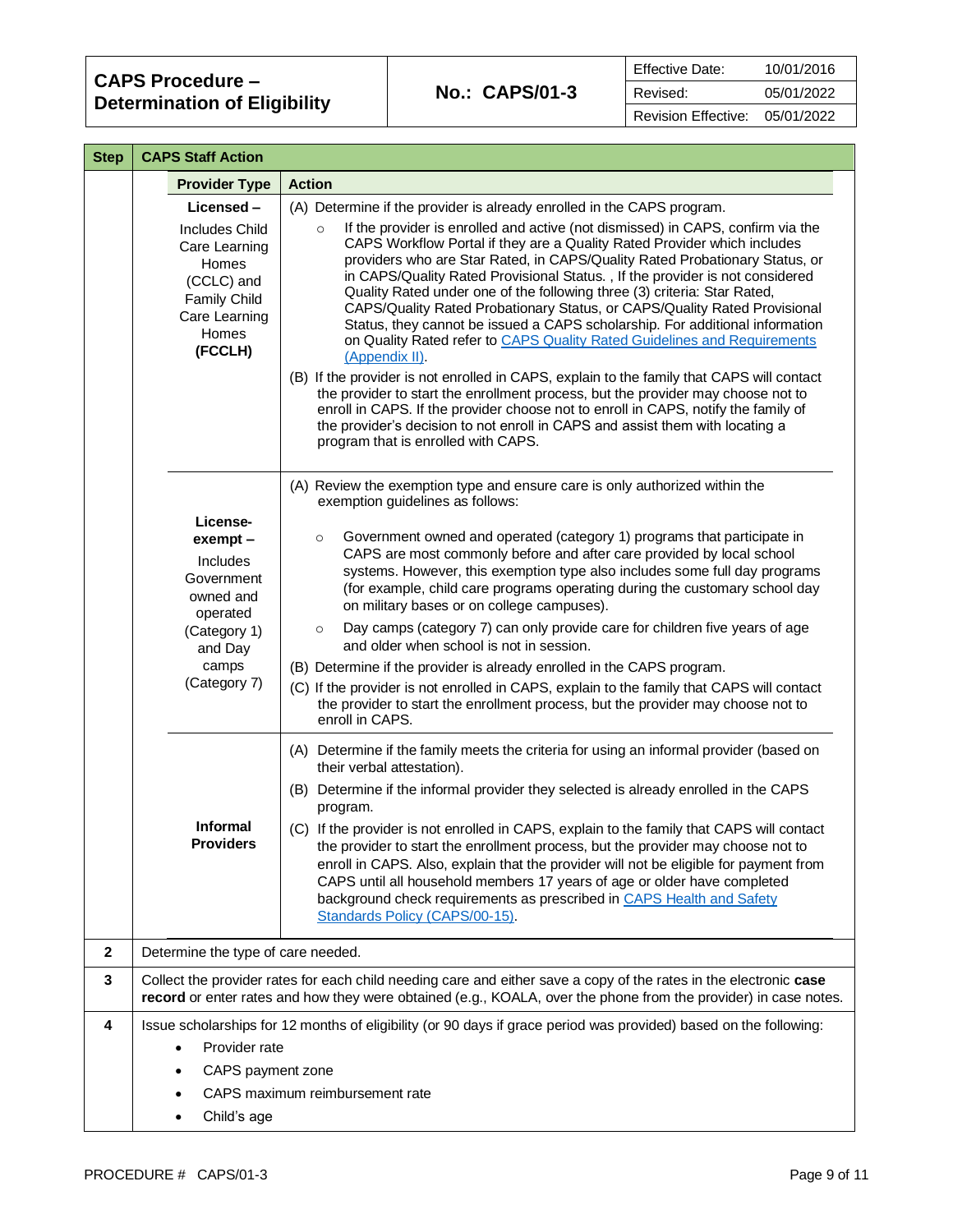| <b>CAPS Procedure -</b>             |                       | <b>Effective Date:</b>     | 10/01/2016 |
|-------------------------------------|-----------------------|----------------------------|------------|
|                                     | <b>No.: CAPS/01-3</b> | Revised:                   | 05/01/2022 |
| <b>Determination of Eligibility</b> |                       | <b>Revision Effective:</b> | 05/01/2022 |

| <b>Step</b> | <b>CAPS Staff Action</b>                                                                                                                                                                                                                                                                                                                                                                                                                                                       |
|-------------|--------------------------------------------------------------------------------------------------------------------------------------------------------------------------------------------------------------------------------------------------------------------------------------------------------------------------------------------------------------------------------------------------------------------------------------------------------------------------------|
|             | Type of care authorized<br>$\bullet$                                                                                                                                                                                                                                                                                                                                                                                                                                           |
|             | Note: For children in Georgia's Division of Family and Children Services (DFCS) custody who have been<br>determined eligible for CAPS, CAPS will reimburse up to the provider's published rate. For children with qualifying<br>disabilities, CAPS will reimburse up to the provider's published rate, but the family may be assessed a fee based<br>on the family's gross income. Refer to CAPS Family Fee Policy (CAPS/00-9) regarding when CAPS will assess<br>family fees. |
| 5           | Send the scholarships to the parent and the selected child care provider.                                                                                                                                                                                                                                                                                                                                                                                                      |
| 6           | Document the case record with all actions and include copies of all correspondence between parent, child care<br>provider, and CAPS staff.                                                                                                                                                                                                                                                                                                                                     |

**Note**: Do not expire or create multiple scholarships during the **eligibility period** for children due to:

- Age change (child turns 1 or 3)
- Temporary breaks in parent activity

In the situations above, no new scholarship is required until the family is re-determined for eligibility at the end of the 12-month eligibility period.

### **3.8 Notifications**

All notifications of eligibility must be sent to the parent within one business day of the eligibility determination.

Changes that negatively impact the parent must include a 14-day adverse action period to allow for receipt and review and include a request for an administrative hearing.

- The change cannot take place prior to the end of the **service week** after the 14<sup>th</sup> day has expired.
- In cases where the action positively impacts the family unit, the change can take place on the 1<sup>st</sup> day of the next service week following the change.

When a case has been determined eligible and services have begun with a child care provider, the child care provider must also receive notice within one business day of the determination.

The child care scholarship will be generated through system automation.

- The scholarship will be forwarded to the child care provider and the parent no later than the 1<sup>st</sup> week of care and serve as authorization for child care services along with the [Disposition and Parent Information form \(Appendix L\)](https://caps.decal.ga.gov/assets/downloads/CAPS/AppendixL-Form%2062_Disposition_and_Parent%20Information.pdf) or other system generated notice informing the parent of eligibility for CAPS.
- Any new child care scholarship will be forwarded to the child care provider and the parent within seven calendar days of the effective date of the new child care scholarship.

**Note**: All changes to the child care scholarship must comply with CAPS policy and changes must be documented by the CAPS staff member in the electronic case file.

#### **3.9 Consumer Education**

After an application has been approved, CAPS staff will provide the parent information on the following:

- Goals of the subsidy program
- Parent rights and responsibilities
- Types of child care **providers**
- Child care options, assessing quality, and **Quality Rated** providers